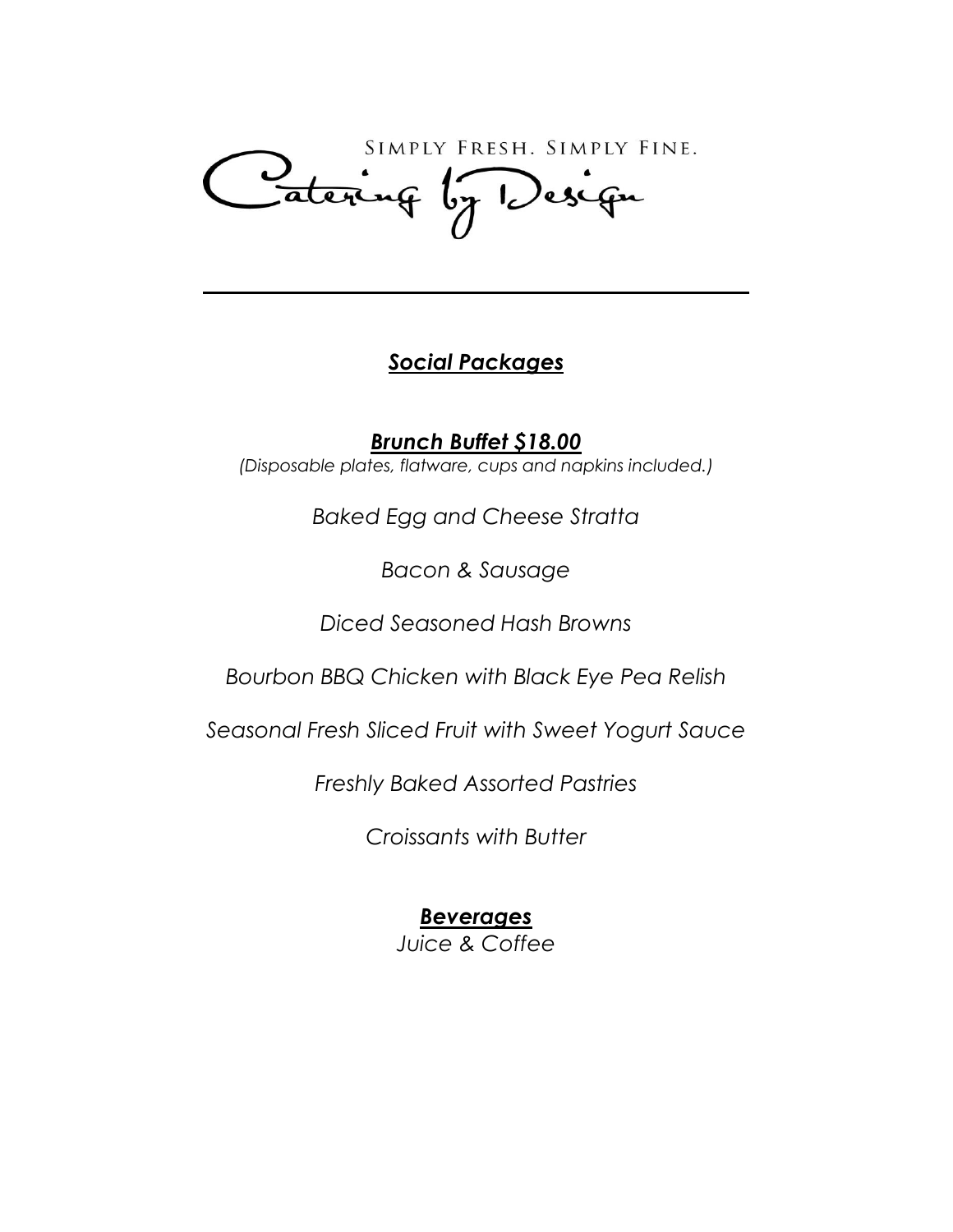#### *Dinner Buffet \$18.00*

*(Disposable plates, flatware, cups and napkins included.)*

*Fresh Romaine with Dried Cranberries, Mandarin Oranges Walnuts and Goat Cheese Citrus Vinaigrette*

*Pan Seared Chicken Marsala*

*Penne Pasta with Portobellos, Roasted Red Peppers Basil Cream Sauce*

*Marinated Grilled Vegetables*

*Assorted Breads and Rolls*

#### *Beverages*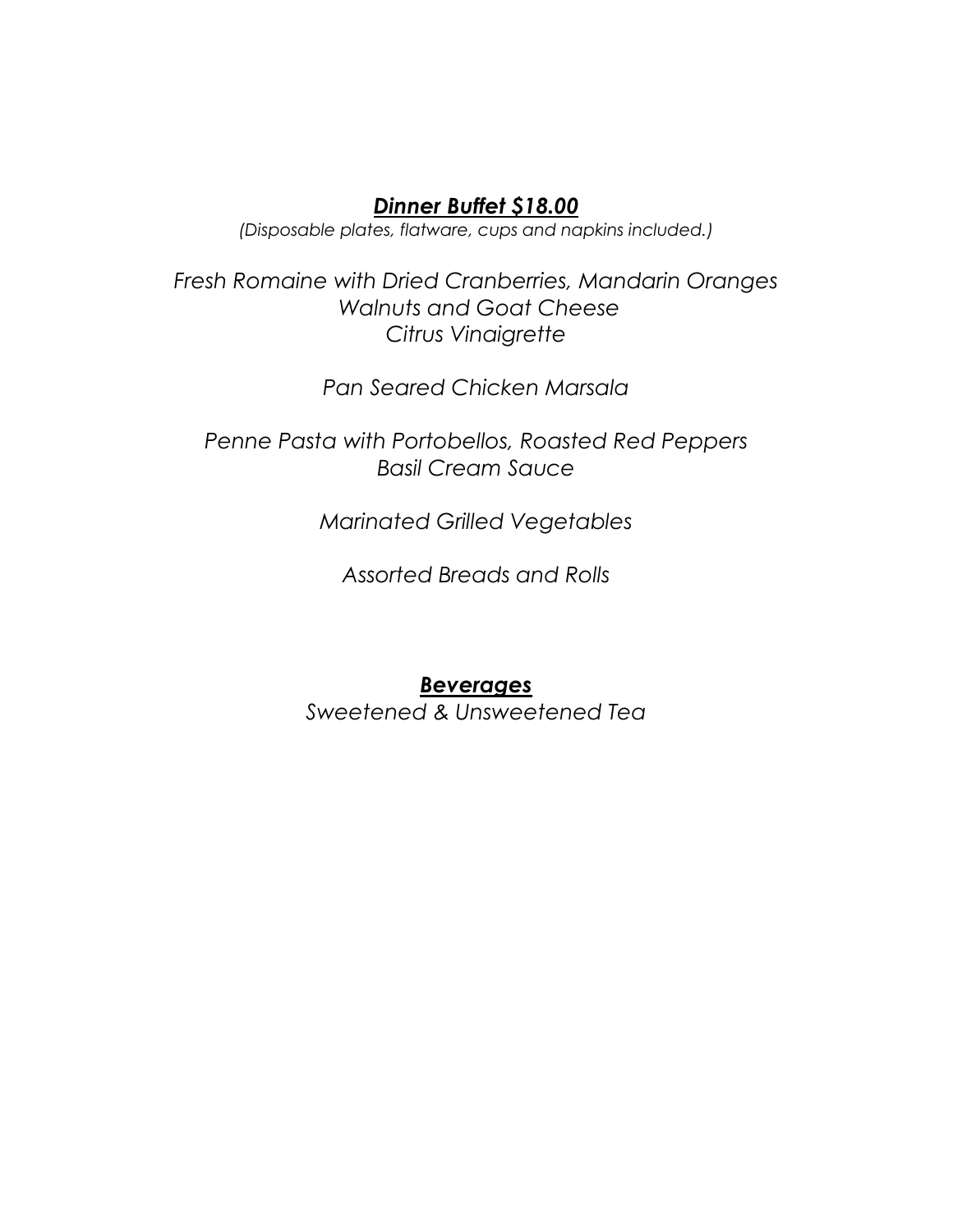#### *Hors d' Oeuvre Buffet \$19.00*

*(Disposable plates, flatware, cups and napkins included.)*

*Grilled Tuscan, Pita and Focaccia Breads Humus, Olivada, Tomato Basil Spreads*

*Imported and Domestic Cheeses Assorted Crackers and Seasonal Fruit Garnish*

*Toasted Phyllo Cup with Grilled Chicken, Mango & Cilantro*

*Springs Rolls with Sesame Ginger Dipping Sauce*

*Crab Relish on a Sun Dried Tomato Croustade*

*Beef Wrapped Portobellos with Sesame Ginger Demi Glaze*

*Chilled Marinated Grilled Vegetables*

*Beverages Sweetened & Unsweetened Tea*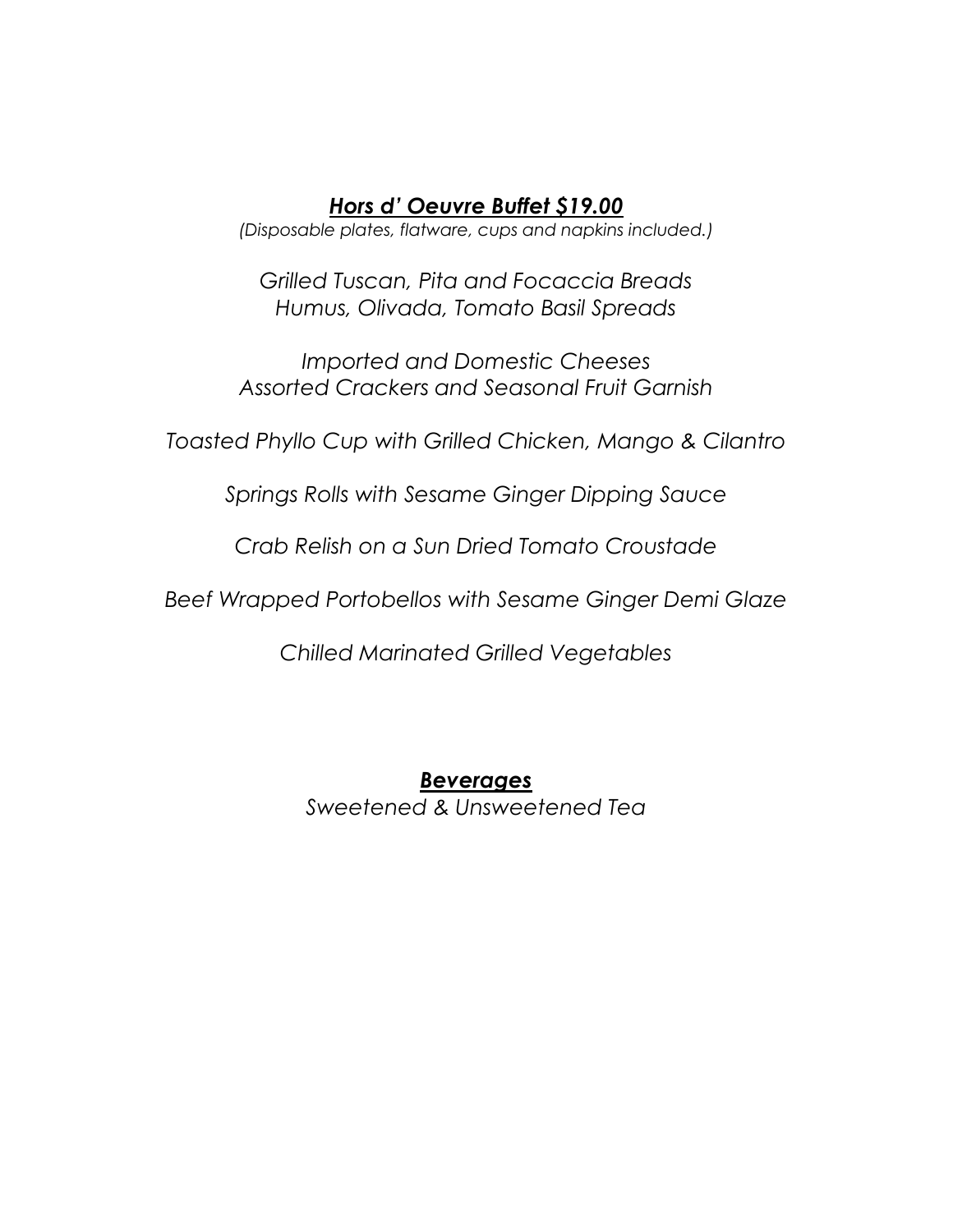### *Sporting Event Buffet Menu \$20.00*

*(Disposable plates, flatware, cups and napkins included.)*

*Fresh Vegetables with Roasted Red Pepper Dip*

*Cajun Wings with Celery, Ranch & Blue Cheese*

*Potato Skins served with Sour Cream*

*Pigs in a Blanket*

*Hot Buffalo Chicken Dip Pita Points, Crostini and Assorted Crackers*

*Cheeseburger Sliders*

*Fruit Kebobs*

## *Beverages*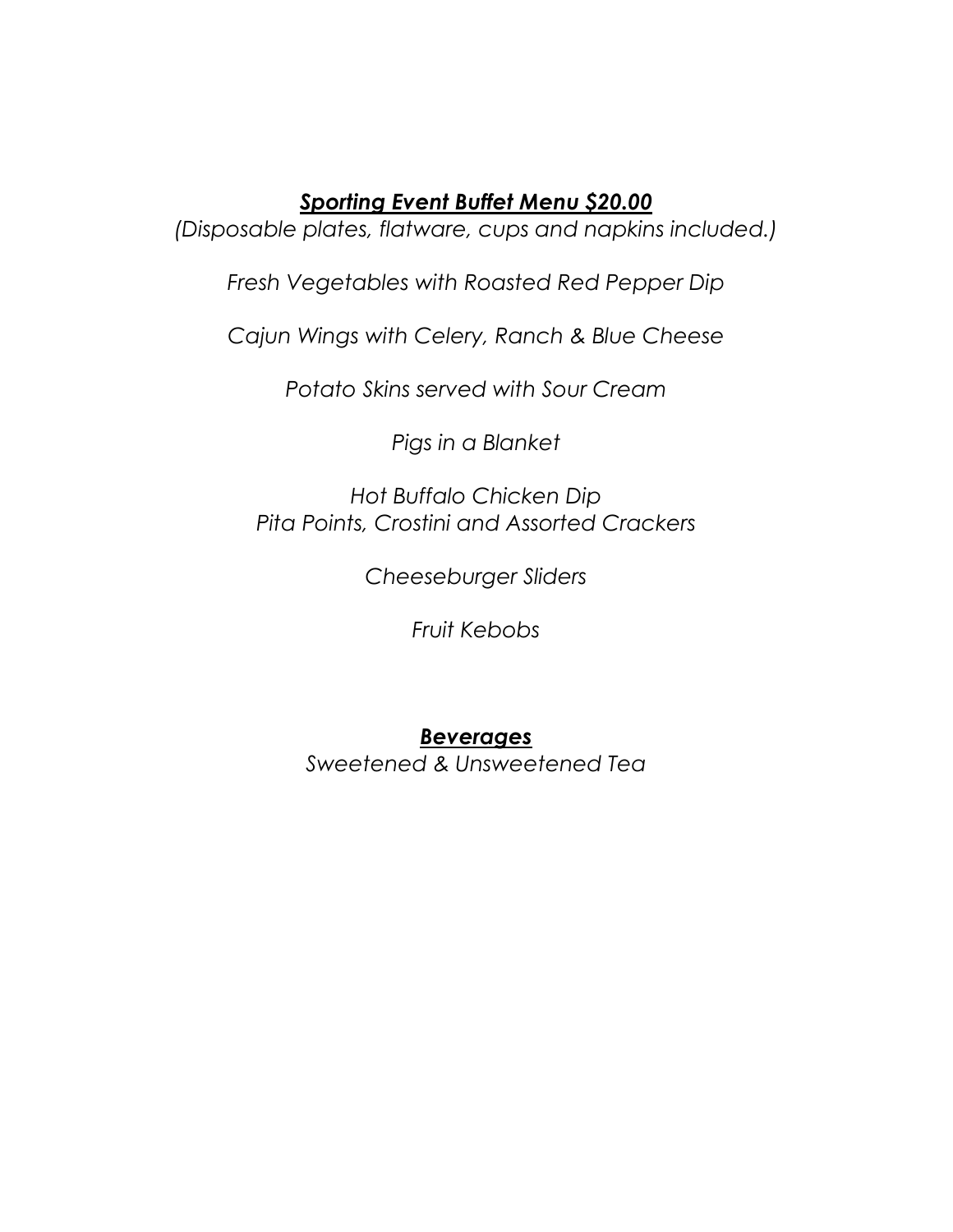## *An Italian Affair \$20.00 Per Person*

*(Disposable plates, flatware, cups and napkins included.)*

## *Hors d' Oeuvres*

*Grilled Tuscan, Pita and Focaccia Breads Spinach Artichoke, Olivada, Tomato Basil Spreads*

### *Buffet Menu*

*Greens with Mozzarella, Cucumbers, Carrots and Tomatoes Red Wine Vinaigrette*

## *Hand Breaded Chicken Parmesan*

*Baked Manicotti with Spinach and Mozzarella Cheese*

*Saute Vegetable Medley*

*Tuscan Bread*

### *Beverages*

*Water, Lemonade, Sweetened & Unsweetened Tea*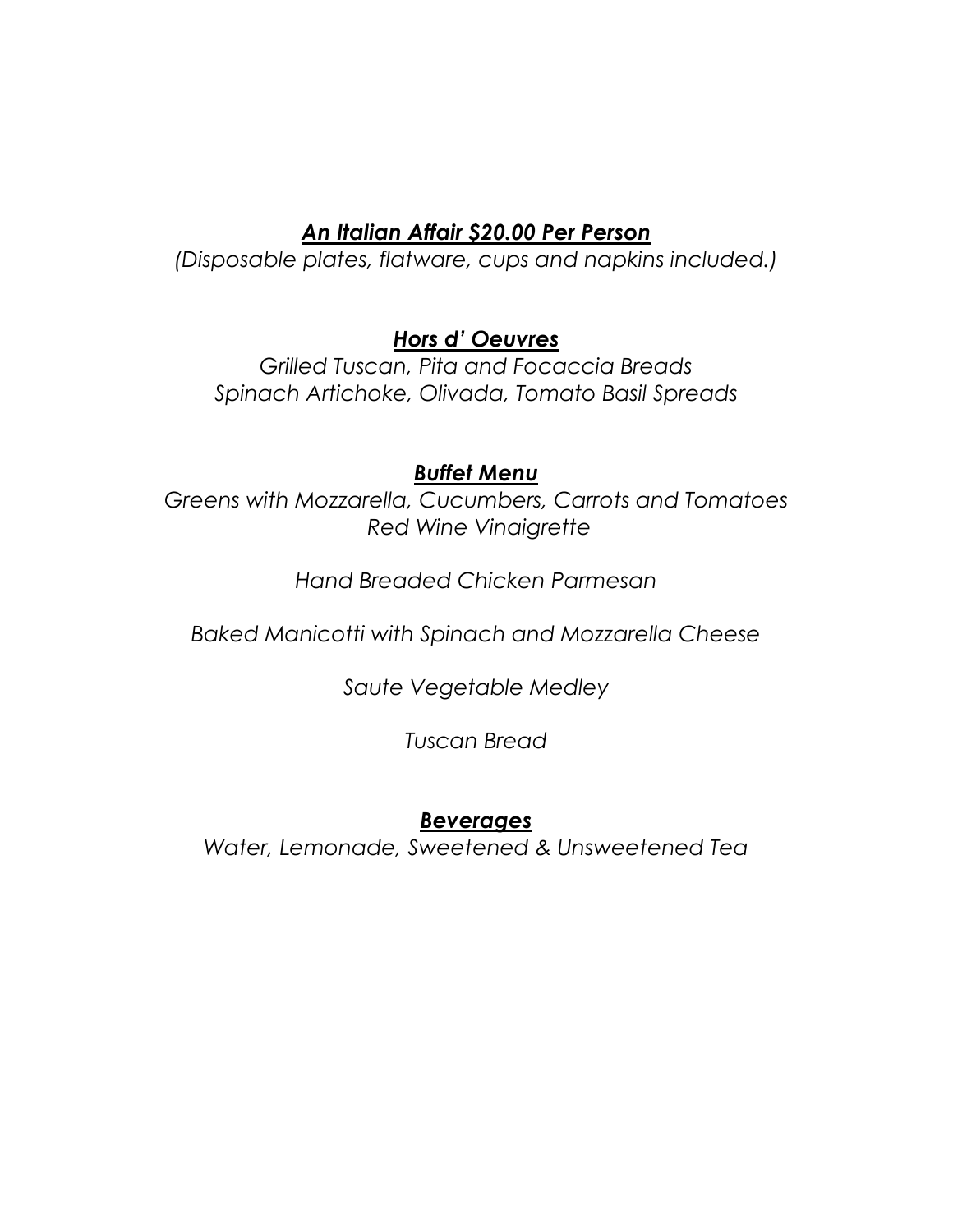## *Southern Buffet Menu \$22.00*

*(Disposable plates, flatware, cups and napkins included.)*

*Seasonal Green Salad with Carrots, Cucumbers & Tomatoes House Vinaigrette*

> *Pulled Pork and BBQ Chicken (Northern BBQ, Vinegar BBQ and Hot Sauces)*

> > *Hush Puppies*

*Country Style Green Beans with Bacon*

*Creamy Cole Slaw*

*Homemade Baked Macaroni and Cheese with White Cheese and Bread Crumbs*

*Rolls, Jalapeno Corn Bread and Butter*

*Beverages Sweetened & Unsweetened Tea*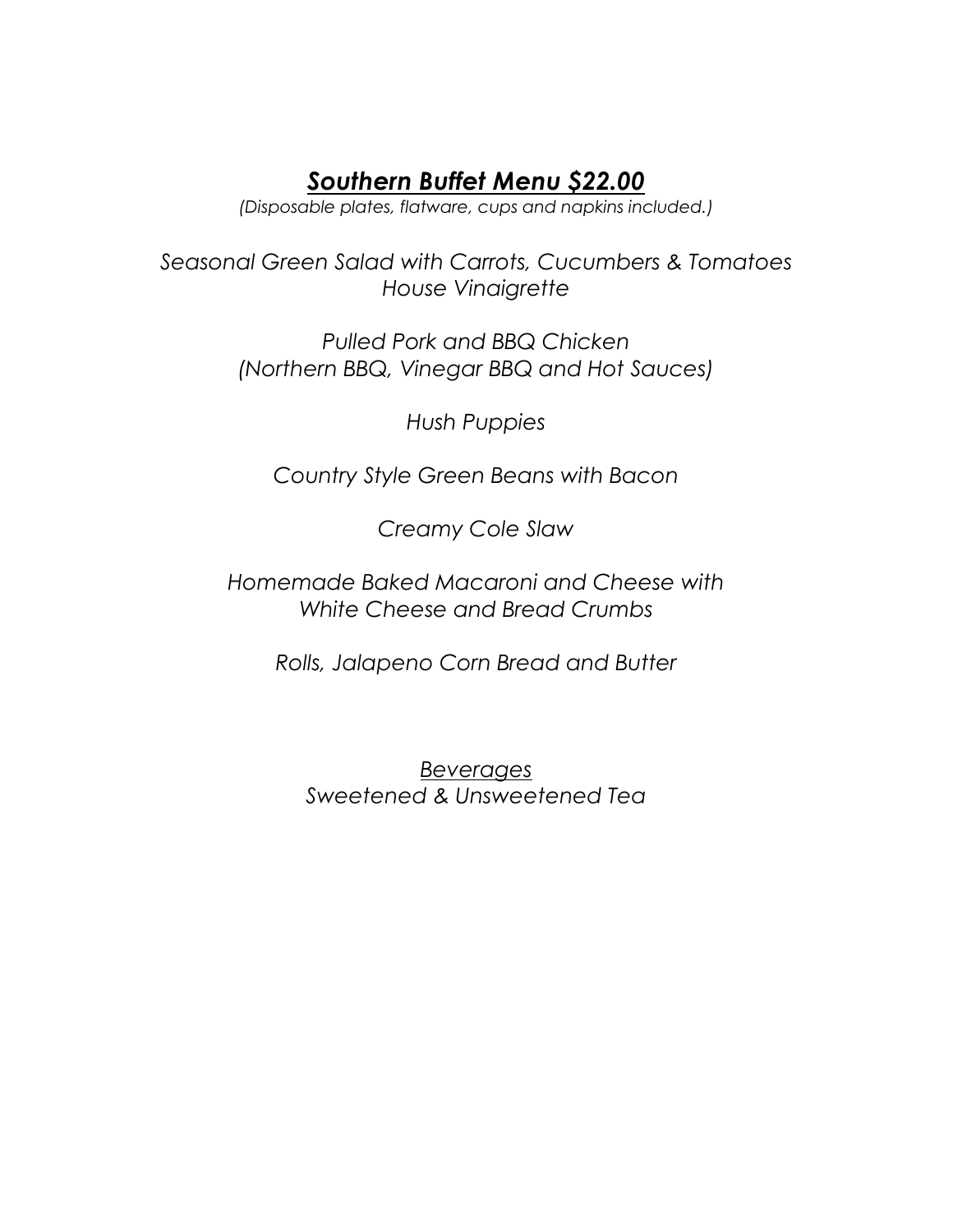#### *Dinner Buffet with Hors d' Oeuvres \$24.00*

*(Disposable plates, flatware, cups and napkins included.)*

### *Hors d' Oeuvres*

*Imported & Domestic Cheeses Assorted Crackers and Fresh Fruit Garnish*

#### *Dinner Buffet*

*Baby Greens with Fresh Strawberries, Feta Cheese, Walnuts Citrus Vinaigrette*

*Breast of Chicken Stuffed with Portobellos, Sundried Tomatoes Creamy Vermont White Cheddar*

*Penne Pasta Tossed with Fresh Spinach, Red Peppers Basil Cream Sauce*

*Garlic Mashed Potatoes*

*Marinated Grilled Vegetables*

*Assorted Breads and Rolls with Butter*

#### *Beverages*